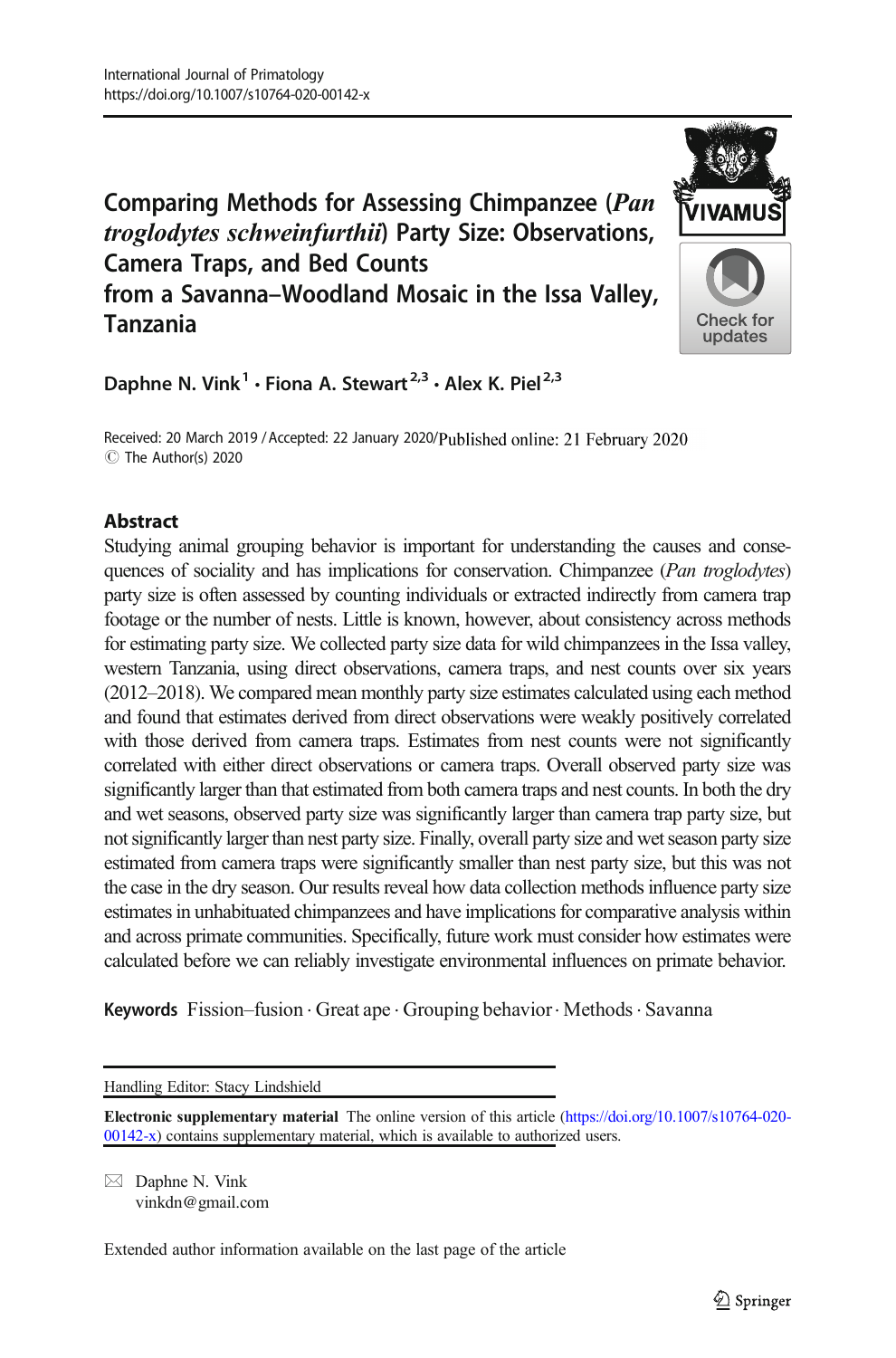### Introduction

Understanding animal grouping patterns is important for identifying causes and con-sequences of sociality (Hill and Dunbar [1998](#page-12-0); Majolo *et al.* [2008](#page-13-0)) and has implications for conservation (Nakashima et al. [2013](#page-13-0)). Traditional approaches to monitor primates include direct observations (Goodall [1968;](#page-12-0) Mitani et al. [2002b](#page-13-0); Nakamura et al. [2015](#page-13-0)) and nest counts for great apes (Fruth and Hohmann [1993;](#page-12-0) Anderson et al. [2002;](#page-12-0) Morgan et al. [2006](#page-13-0); Sunderland-Groves et al. [2009\)](#page-13-0). Recent technological developments have prompted application of a diversity of methods, including remote tracking via satellite telemetry (Markham and Altmann [2008](#page-13-0)), passive acoustic monitoring (Kalan et al. [2016\)](#page-12-0), and motion-triggered cameras (hereafter camera traps) (Boyer-Ontl and Pruetz [2014;](#page-12-0) Krief et al. [2014](#page-12-0); McCarthy et al. [2018](#page-13-0); van Leeuwen et al. [2020\)](#page-12-0) to reveal grouping behavior. All these methods provide data on ranging and grouping behavior, but comparisons reveal both similarities and differences between methods (McCarthy et al. [2018;](#page-13-0) van Leeuwen et al. [2020](#page-12-0)). Testing the influence of method on the resulting data is important to facilitate interstudy comparisons (Chapman *et al.*) [1994;](#page-12-0) Kalan et al. [2016](#page-12-0)). Moreover, researcher presence may influence the natural behavior of primates (Williamson and Feistner [2003](#page-14-0)), and indirect methods such as remote sensing drones, cameras, and acoustic devices provide a practical means of collecting data for unhabituated animals. Understanding how different methods affect group size estimates may thus improve monitoring of unhabituated primates and facilitate comparisons.

In the order Primates, chimpanzees (Pan troglodytes), bonobos (P. paniscus), and spider monkeys (*Ateles*) show high fission–fusion dynamics (Doran [1997\)](#page-12-0). In these societies, individuals belong to a permanent community but form small, temporary subgroups, or parties (Sakura [1994](#page-13-0)), that may be stable for days or only a few hours (Goodall [1968](#page-12-0)). The presence of receptive females, fruit availability, and season are known determinants of party size (Doran [1997;](#page-12-0) Matsumoto-Oda et al. [1998](#page-13-0); Mitani et al. [2002a;](#page-13-0) Pruetz and Bertolani [2009](#page-13-0)). When measuring party size, direct observations are advantageous because researchers are less likely to miss individuals compared to other methods. With unhabituated communities, however, this method likely underestimates party size, as some individuals may avoid human observers (Boyer-Ontl and Pruetz [2014;](#page-12-0) Hicks et al. [2014;](#page-12-0) Kalan et al. [2016](#page-12-0)). In contrast, camera traps generally do not influence animal behavior (Gregory *et al.* [2014;](#page-12-0) cf. Meek *et al.* [2016](#page-13-0)), but if the entire party does not pass within view of the camera, this method also underestimates party size (Nakashima et al. [2013](#page-13-0)). Finally, counting nests is another method to assess party size (Furuichi *et al.*, [2001](#page-12-0); Plumptre and Reynolds [1996\)](#page-13-0). Each adult chimpanzee usually builds a new nest in which to sleep each night (Goodall [1962;](#page-12-0) Hernandez-Aguilar and Reitan unpubl. data; Stewart and Pruetz *unpubl. data, in this issue*), occasionally re-using nests (Stewart *et al.* [2011\)](#page-13-0). Similar to cameras, nest counts are an indirect means of assessing party size and may underestimate party size if researchers do not see nests, if individuals reuse nests, or if individuals share a single nest (e.g., dependent offspring) (Plumptre and Reynolds [1996\)](#page-13-0). Differences in the results of different methods may also reflect behavior. In nesting apes, daytime party counts from observations and camera traps may be similar, whereas nest counts may reveal night-specific influences on party size, and so could be different. For example, predation by large, nocturnal carnivores may encourage larger parties during the night than during the day (Baldwin et al. [1981\)](#page-12-0).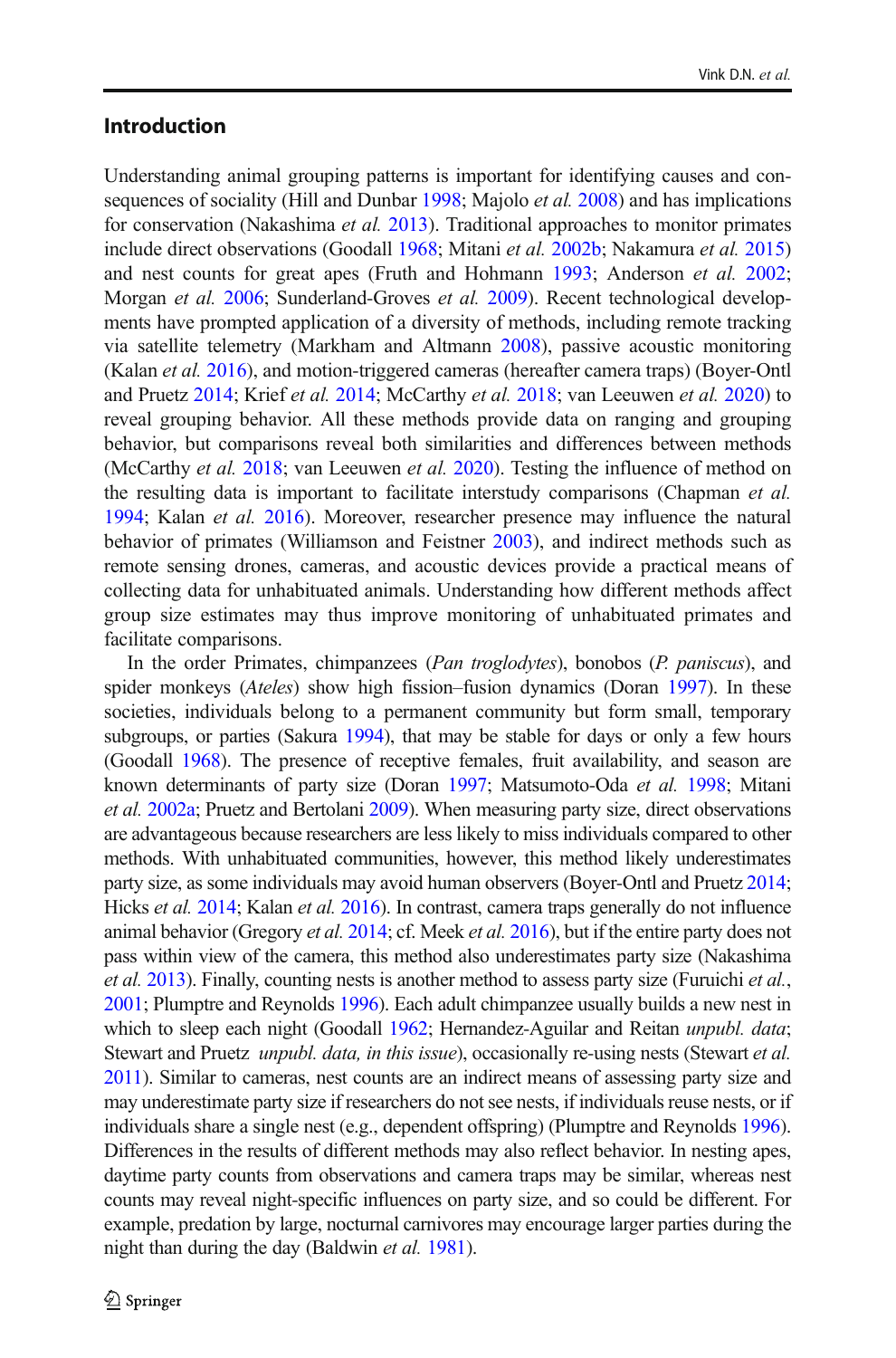Chimpanzee grouping behavior has been studied extensively using direct observations, camera traps, and nest counts (Table I). However, relatively little is known about open-habitat chimpanzees (Marchant et al. unpubl. data), compared to forest-dwelling populations (cf. Pruetz and Bertolani [2009;](#page-13-0) Tutin et al. [1983\)](#page-13-0). Factors that drive fission–fusion behavior may differ between forest-dwelling and open-habitat chimpanzees, because the latter live in dry, hot, open areas where resources are more widely distributed and scarcer compared to forests (Pruetz [2006](#page-13-0); Wessling *et al. unpubl. data*). Moreover, only two studies have applied different data collection methods to calculate chimpanzee party size from the same community (Taï Forest, Ivory Coast: McCarthy et al. [2018](#page-13-0); Nimba, Guinea: van Leeuwen et al. [2020\)](#page-12-0). A study in Taï Forest, Ivory Coast, on habituated chimpanzees found an association between party size estimated from observations and camera traps, based on 12 mo of data, although estimates from camera traps were lower than those from observations (McCarthy et al. [2018](#page-13-0)). In Nimba, Guinea, however, party size estimates in unhabituated chimpanzees using observations and camera traps collected over 69 mo did not differ significantly (van Leeuwen *et al.* [2020](#page-12-0)). Moreover, mean party size estimated from night nest counts was significantly larger than those estimated from observations and camera traps (van Leeuwen et al. [2020\)](#page-12-0).

We examined how data collection method influences party size estimates in chimpanzees (P. t. schweinfurthii) in a savanna-woodland mosaic habitat in the Issa valley in western Tanzania. We used six years of party size data (2012–2018) collected through observations, camera traps and nest counts. The multiyear data allow for comparisons across seasons and years that shorter studies cannot address, whereas habitat differences across sites provide an opportunity to explore the role habitat plays in chimpanzee grouping patterns. We first compared temporal party size patterns between the three methods and then examined whether party size estimates were similar across methods. Finally, we tested whether seasonal party size estimates varied by method. The Issa valley is rich in predators (McLester et al. [2016;](#page-13-0) Piel et al. [2018\)](#page-13-0) and individuals are hypothesized to thus cluster together during the night for greater detection of and protection against nocturnal predators (Stewart and Pruetz [2013;](#page-13-0) Lindshield et al.

| Method       | Advantage                                                                              | Limitation                                                                                                       | References                                                                         |
|--------------|----------------------------------------------------------------------------------------|------------------------------------------------------------------------------------------------------------------|------------------------------------------------------------------------------------|
|              | Observations Direct; greatest chance to<br>observe all individuals<br>present          | May disturb party (esp. for<br>unhabituated communities); may<br>miss individuals that avoid<br>observers        | Anderson et al. 2002;<br>Goodall 1968:<br>Nakamura et al. 2015                     |
| Camera traps | Passive (nondisruptive);<br>data collection irre-<br>spective of habituation<br>status | May not capture whole party if<br>individuals are out of view                                                    | Boyer-Ontl and Pruetz<br>2014; Krief et al. 2014;<br>McCarthy et al. 2018          |
| Nest counts  | Passive (nondisruptive);<br>data collection irre-<br>spective of habituation<br>status | May not capture whole party if nests<br>are obscured, individuals reuse<br>nests, or if individuals share a nest | Fruth and Hohmann 1993;<br>Morgan et al. 2006;<br>Sunderland-Groves et al.<br>2009 |

Table I Advantages and limitations of three commonly used methods in chimpanzee (Pan troglodytes) behavioral studies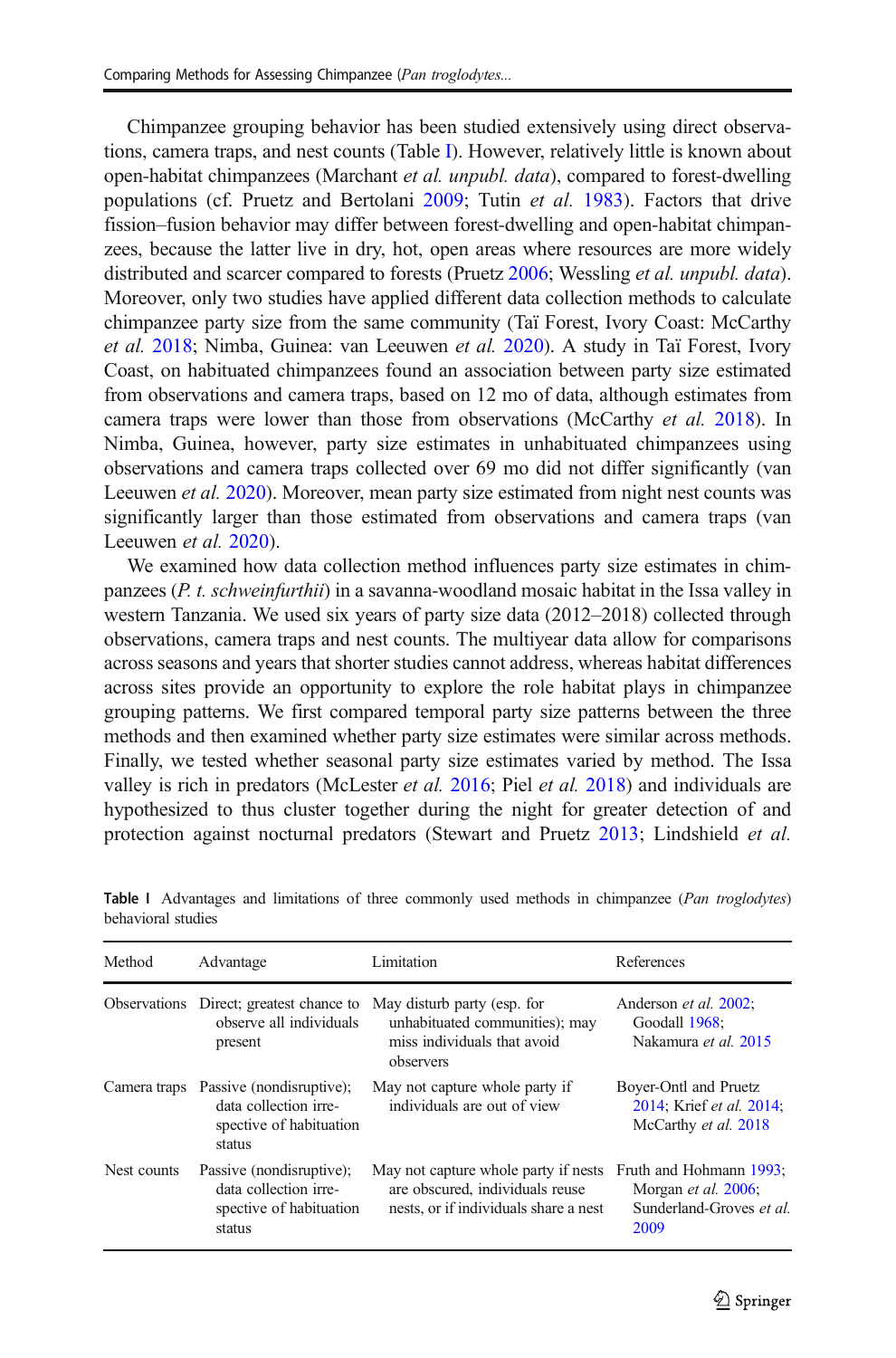<span id="page-3-0"></span>unpubl. data). We therefore predicted that party size estimated from observations and camera traps do not differ, as both methods capture daytime party size, but party size estimated from nest counts will be larger than those estimated from either observations or camera traps.

## **Methods**

### Study Site and Subjects

The Issa valley is ca. 85 km<sup>2</sup> and characterized by steep hills and flat plateaus, ranging between 900 and 1800 m above sea level. The vegetation is characterized as a miombo woodland, interspersed with grasslands and thin strips of gallery forest (Fig. 1). The dry season lasts from ca. May to October and the wet season from ca. November to April (Piel *et al.* [2017\)](#page-13-0). During the dry season, monthly rainfall can be  $\lt 60$  mm (Piel *et al.*) [2017\)](#page-13-0), making it one of the driest chimpanzee habitats (van Leeuwen et al. [2020\)](#page-12-0).

Chimpanzees in the Issa valley have been studied since 2008, and habituation efforts began in 2012. In 2012–2016, researchers spent 10–15 days per month looking for evidence of parties and trying to follow them. The main study community consists of ca. 30 individuals (unpubl. data). We collected party size data in an area that we know covers the territories of at least two communities. All-day follows were not possible with Issa chimpanzees until September 2018, and so the observational data comprise follows of individuals that are not yet fully habituated. Besides chimpanzees, yellow baboons (Papio cynocephalus), red-tailed monkeys (Cercopithecus ascanius), vervets (Chlorocebus pygerythrus), and red colobus monkeys (Piliocolobus tephrosceles) are



Fig. 1 Map of Issa study site (marked with black line) and camera trap locations (red triangles) in western Tanzania. (Credit: Laura. H. Jessup).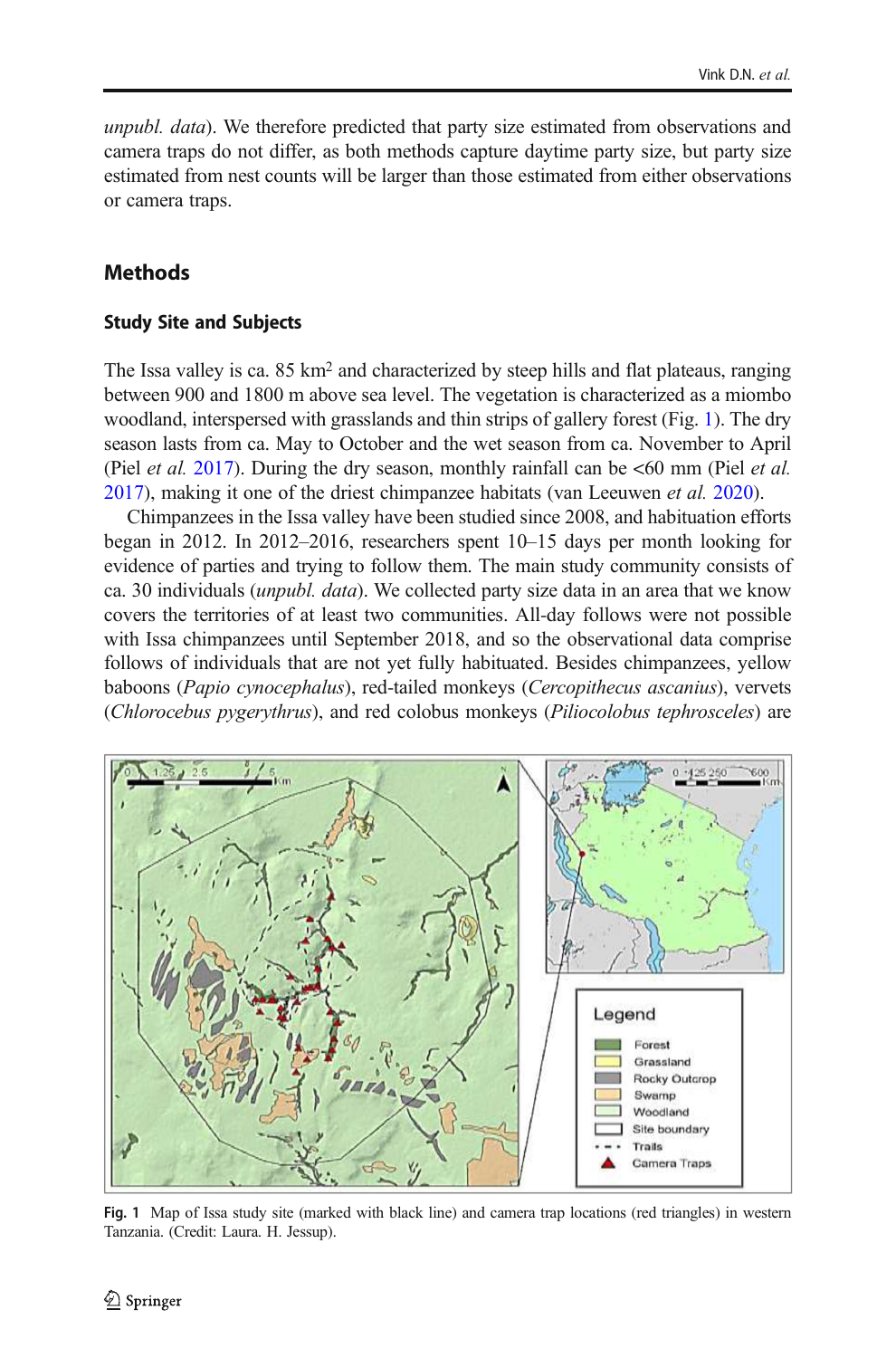frequently encountered at the study site. Potential predators found in the area include spotted hyenas (*Crocuta crocuta*), African wild dogs (*Lycaon pictus*), leopards (*Panthera pardus*), and lions (*P. leo*). See Piel *et al.* [\(2018\)](#page-13-0) for a full species list.

# Party Size

We collected party size data using all three methods from January 2012 to June 2018.

Observations We located chimpanzees by listening for and tracking vocalizing individuals or opportunistically encountering them through recce walks (Kalan et al. [2016\)](#page-12-0). When we encountered chimpanzees, we recorded party size every 15 min. We defined party size as all individuals visible to the observer during each scan, excluding dependent infants (adapted from Chapman et al. [1994](#page-12-0); Newton-Fisher et al. [2000;](#page-13-0) Wrangham et al. [1992](#page-14-0)). Dependent infants rely on their mother for transport and feeding (Goodall [1968\)](#page-12-0) and thus were not independently socializing with the party.

Camera Traps We deployed 28 Bushnell Trail Cam motion-triggered cameras across the study area (Fig. [1](#page-3-0)). Of these, we deployed 15 cameras on wildlife paths, seven on termite mounds and the remaining six on roads, walking paths and fruiting trees. We secured cameras ca. 1 m from the base of the tree above the ground. We set all cameras to be active 24 h per day and to record 60-s video recordings with a 1-s time interval. We defined a party as all individuals (except for dependent infants) recorded by the same camera with <15 min between consecutive recordings (adapted from McCarthy et al. [2018\)](#page-13-0). In most cases, especially on wildlife paths, chimpanzees were traveling so counting individuals was straightforward. In cases in which we could not identify an individual and we were not sure if it reappeared, we counted the individual only once to avoid pseudoreplication.

Nest Counts We collected data on party size from all fresh nest groups. We considered a nest as fresh if it had urine or feces underneath that could be attributed to a specific nest. For party size, we included all fresh nests that were constructed within a 100-m radius of each other (following Stewart and Pruetz [2013\)](#page-13-0). After recording data, we marked each tree with tape around the base of the tree or under the nest to avoid double-counting.

# Season

Following Piel et al. [\(2017](#page-13-0)), we classified season for each individual party: dry (May– October) or wet (November–April). We collected rainfall data using a HOBO rain logger, located at the research station, that recorded every 2 mm of rainfall (Piel *et al.*) [2017\)](#page-13-0).

# Statistical Analysis

Because we were unable to measure party size each day using all three methods, we calculated the mean monthly party size for each method. The number of parties that we quantified varied per month for each of the three methods (observations: mean = 44,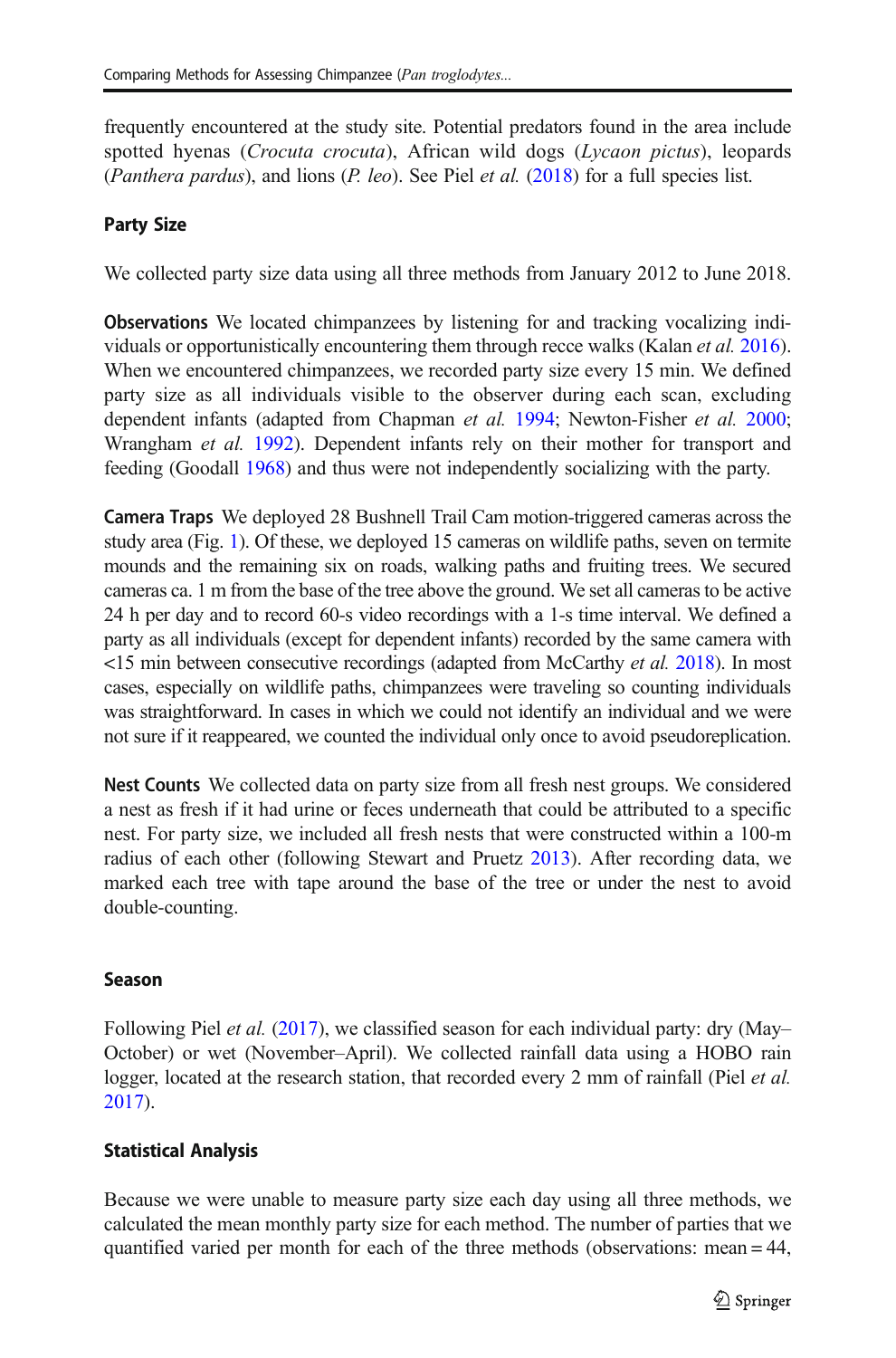range  $= 2-211$ ; camera traps: mean  $= 31$ , range  $1-124$ ; and nests: mean  $= 5.0$ , range  $=$ 1–19). We had 77 mo of party size data after we removed 3 mo that had data for fewer than two methods. As habituation status could bias our observed party size estimates, we tested the correlation between mean monthly party size estimated from observations and time (expressed as the number of our study month). To test the consistency of the party size estimates among the three methods, we conducted three pairwise correlation tests between mean monthly party size estimates for each method, i.e., observations vs. camera traps, observations vs. nest counts, and camera traps vs. nest counts. We used nonparametric Spearman's correlation tests because the data were not normally distributed. We also calculated one overall mean party size per method (calculated from all individual parties and seasons) and used a one-way ANOVA and post hoc Tukey's tests to test whether mean party size differed significantly between the three methods. To test whether the methodological variation in party size estimates varied per season, we calculated the mean party size per method for both the dry and wet season and used two one-way ANOVAs followed by post hoc Tukey's tests. We conducted all analyses in R software, version 3.3.2, using the multcomp package version 1.4–8.

### Ethical Note

All research complied with protocols, guidelines, ethical polices, and regulations from the Tanzanian Wildlife Research Institute (TAWIRI), Tanzania Commission for Science and Technology (COSTECH) and guidelines described by the American Society of Primatologists. The authors declare that they have no conflict of interest.

Data Availability The datasets assembled and analyzed during the current study are available from the corresponding author on reasonable request.

### Results

#### Monthly Party Size Patterns

In total, we assessed 3052 parties from observations, 2132 from camera traps and 332 from nest counts. The range of mean monthly party size estimates varied per method: 1.3–5.9 (mean =  $3.1 \pm SD = 0.94$ ) for observations, 1.0–3.5 (mean =  $2.3 \pm SD = 0.59$ ) for camera traps, and  $1.0-8.5$  (mean  $= 2.9 \pm SD = 1.8$ ) for nest counts. Observations showed moderate fluctuations in mean monthly party size estimates (Fig. [2a\)](#page-6-0), while camera traps showed relatively few extremes (Fig. [2b\)](#page-6-0) and nest counts showed the highest fluctuations (Fig. [2c\)](#page-6-0).

#### Statistical Results

Monthly Party Size There was no significant relationship between mean monthly party size estimated from direct observations and time (Spearman's correlation test:  $r_s = 0.10$ ,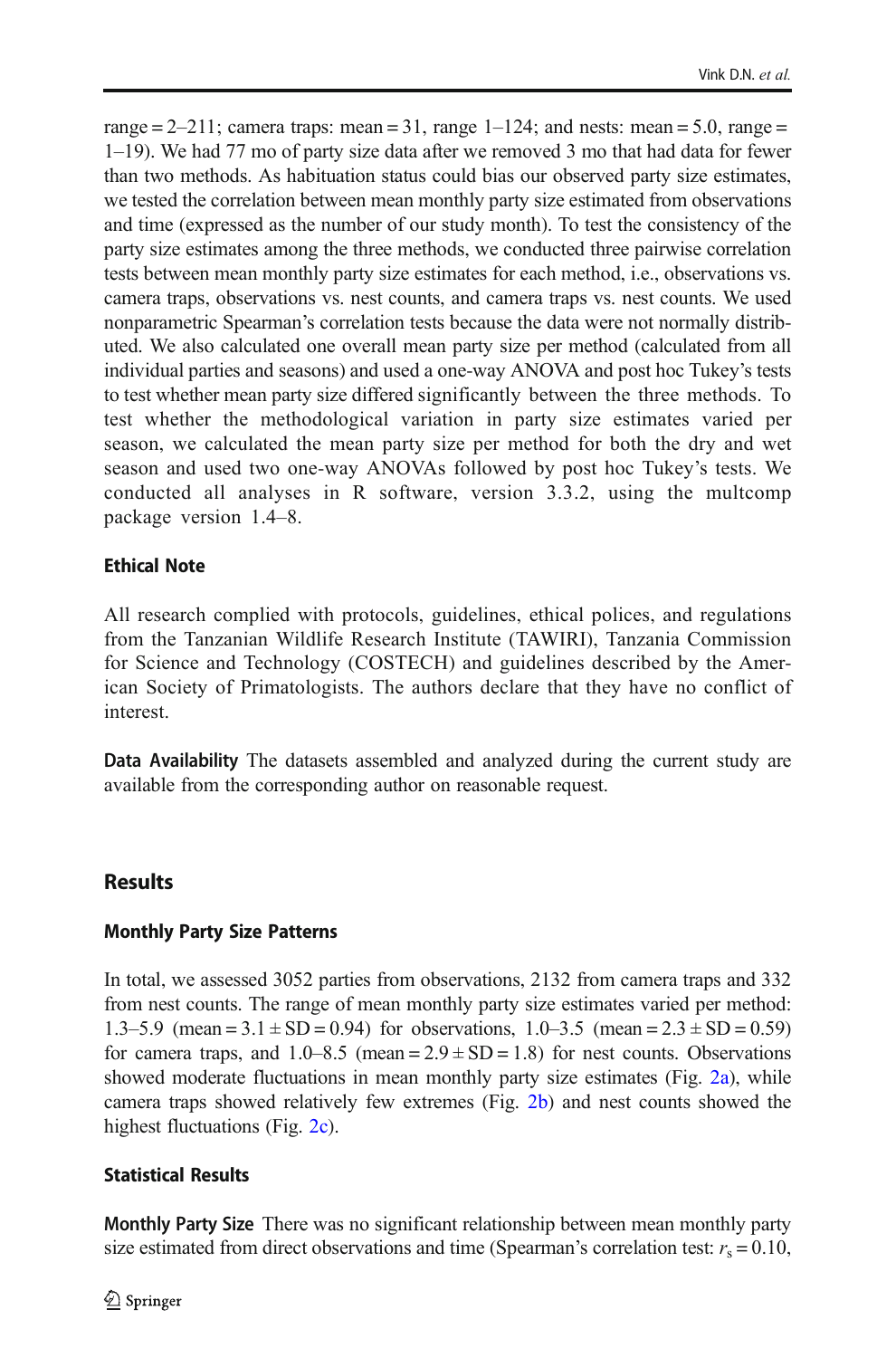<span id="page-6-0"></span>

Fig. 2 Minimum, maximum, and mean monthly party size in chimpanzees (Pan troglodytes schweinfurthii) from the Issa valley, Tanzania (January 2012–June 2018), estimated from (a) observations, (b) camera traps, and (c) nest counts.

 $N = 70$ ,  $P = 0.43$ ; Electronic Supplementary Material [ESM] Fig. S1). We found a significant but weak positive relationship between mean monthly party size estimated from observations and camera traps (Spearman's correlation test:  $r_s = 0.31$ ,  $N = 61$ ,  $P = 0.014$ ; Fig. [3a](#page-7-0)). There were no significant relationships between mean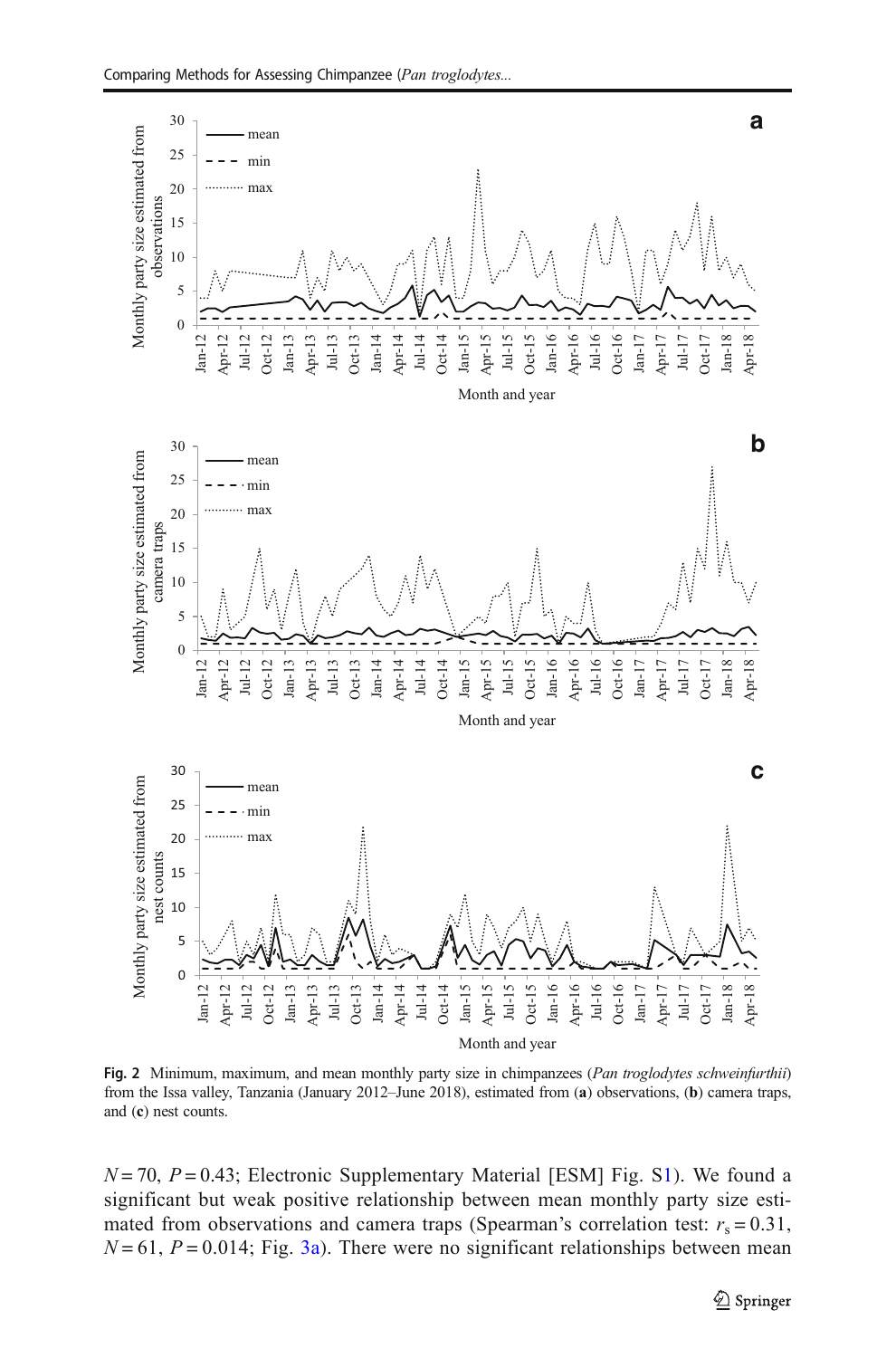<span id="page-7-0"></span>Fig. 3 Pairwise relationships between mean monthly party size in chimpanzees (Pan troglodytes schweinfurthii) from the Issa valley, Tanzania (January 2012– June 2018), estimated from (a) observations and camera traps, (b) observations and nest counts, and (c) camera traps and nest counts.



monthly party size estimated from observations and nest counts ( $r_s = 0.067$ ,  $N = 59$ ,  $P = 0.62$ ; Fig. 3b) and camera traps and nest counts ( $r_s = 0.15$ ,  $N = 59$ ,  $P = 0.26$ ; Fig. 3c).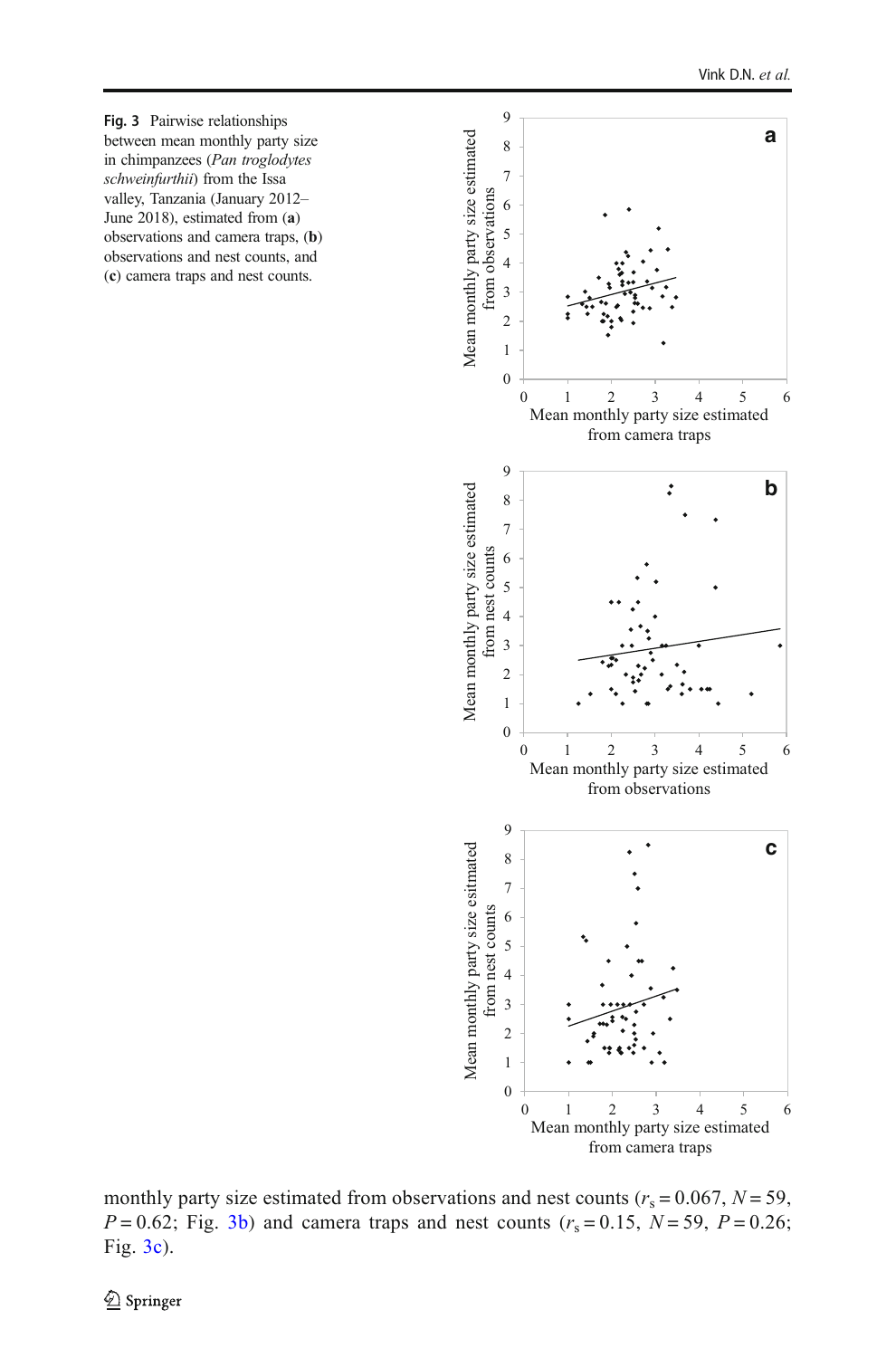Mean Party Size Overall mean party size differed significantly among the three methods (ANOVA:  $F = 60$ , df = 2.0,  $P < 0.001$ ). Overall party size estimated from observations was significantly larger than that estimated from both camera traps (Tukey's test,  $P < 0.001$ ; Fig. [4a](#page-9-0)) and nest counts (Tukey's test,  $P = 0.021$ ; Fig. [4a\)](#page-9-0). Moreover, overall party size estimated from camera traps was significantly smaller than that estimated from nest counts (Tukey's test,  $P = 0.020$ ; Fig. [4a\)](#page-9-0). In both seasons, party size estimated from observations was significantly larger than estimates from camera traps (dry season: Tukey's test,  $P < 0.001$ ; Fig. [4b;](#page-9-0) wet season: Tukey's test,  $P < 0.001$ ; Fig. [4c](#page-9-0)), but not significantly larger than estimates from nest counts (dry season: Tukey's test,  $P = 0.071$ ; Fig. [4b;](#page-9-0) wet season: Tukey's test,  $P = 0.30$ ; Fig. [4c](#page-9-0)). Finally, we found that overall mean party size estimated from camera traps was significantly smaller than party size estimated from nest counts during the wet season (Tukey's test,  $P = 0.040$ ; Fig. [4c](#page-9-0)), but this was not the case during the dry season (Tukey's test,  $P =$ 0.35; Fig. [4b\)](#page-9-0).

### **Discussion**

### Party Size Estimates

We found that mean monthly party size estimated using researcher observations and camera traps were weakly but significantly associated and that camera traps underestimated party size compared to observations. These results are similar to findings for chimpanzees from Taï National Park, Ivory Coast (McCarthy et al. [2018\)](#page-13-0), despite methodological differences: McCarthy *et al.* ([2018](#page-13-0)) assessed identical parties of habituated chimpanzees with both methods, whereas we calculated mean (monthly) values for each method, as we could not collect paired data because the Issa chimpanzees were not yet fully habituated during our study. Our results contrast with recent work which found no significant differences in mean party size estimated using observations and camera traps in unhabituated chimpanzees at Nimba, Guinea (van Leeuwen et al. [2020\)](#page-12-0). One reason for this difference could be due to the habitat openness of Issa vs. Nimba. Issa is a savanna mosaic, and visibility can reach >150 m in some areas. Therefore, observers can count far more individuals than those that pass by a single camera, for example, and so observed party size estimates are larger than those estimated from camera traps. An alternative, and not mutually exclusive, explanation is that parties of open-habitat chimpanzees are larger and more cohesive than those at other sites (Pruetz and Bertolani [2009](#page-13-0); Tutin et al. [1983](#page-13-0)).

Party size estimated from nest counts did not correlate strongly or significantly with party size estimated from either observations or camera traps. Overall nest party size was smaller than that estimated from observations. This may be due to differences in the methods, or to chimpanzee behavior. For example, researchers may have missed obscured nests. Alternatively, given the low tree density at Issa (Hernandez-Aguilar [2009\)](#page-12-0), chimpanzees may be forced to maintain larger interindividual distances when selecting nesting trees, which may lead to smaller nesting parties. Our finding that nest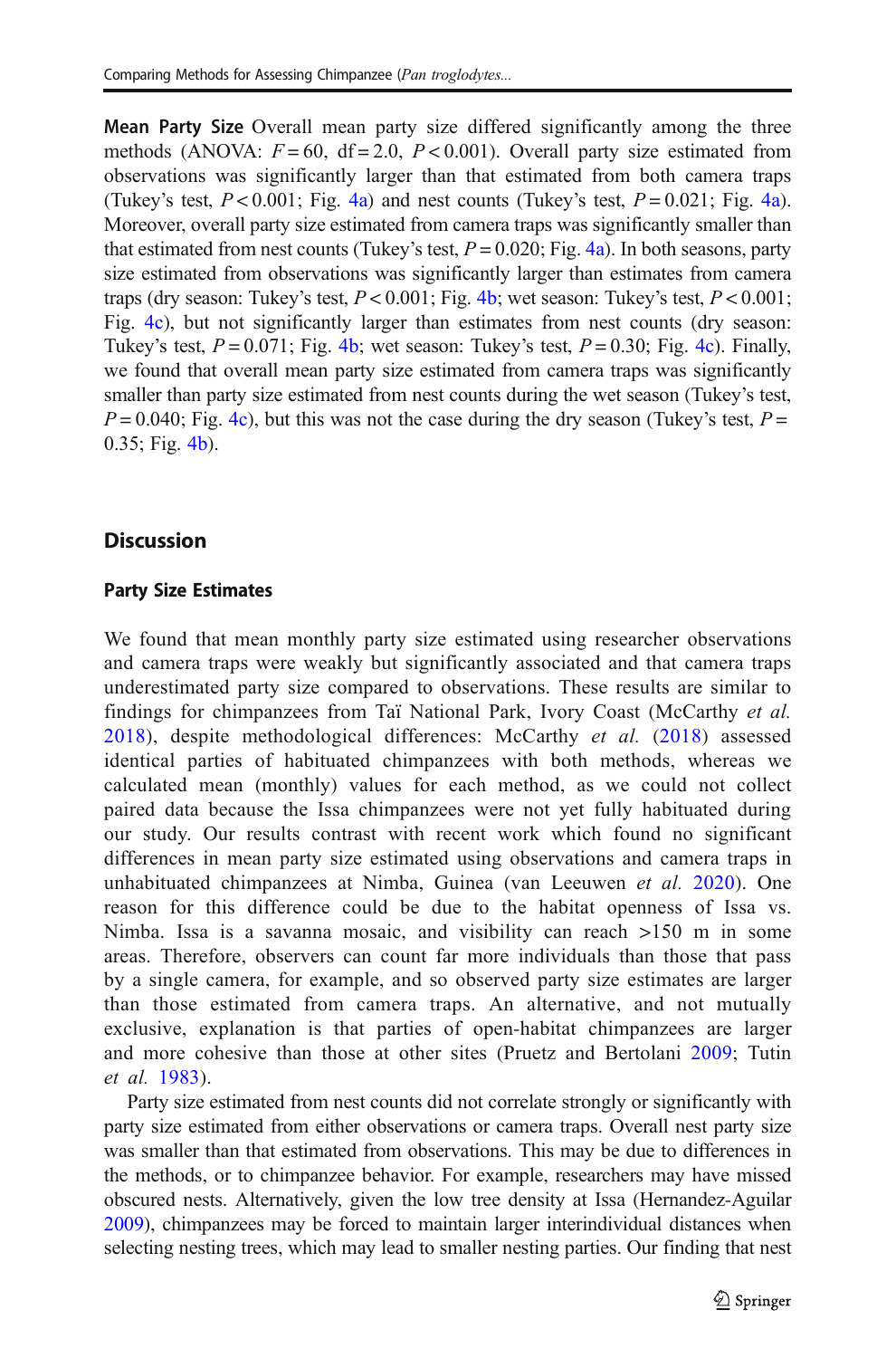<span id="page-9-0"></span>Fig. 4 Mean party size in chimpanzees (Pan troglodytes schweinfurthii) from the Issa valley, Tanzania (January 2012 – June 2018) with standard deviation per method for (a) dry and wet seasons together, (**b**) dry season and (c) wet season. Brackets indicate pairwise Tukey's test comparisons with asterisks indicating significance level  $< 0.05$ .



party size was smaller than observed party size indicates that Issa parties are less cohesive during the night.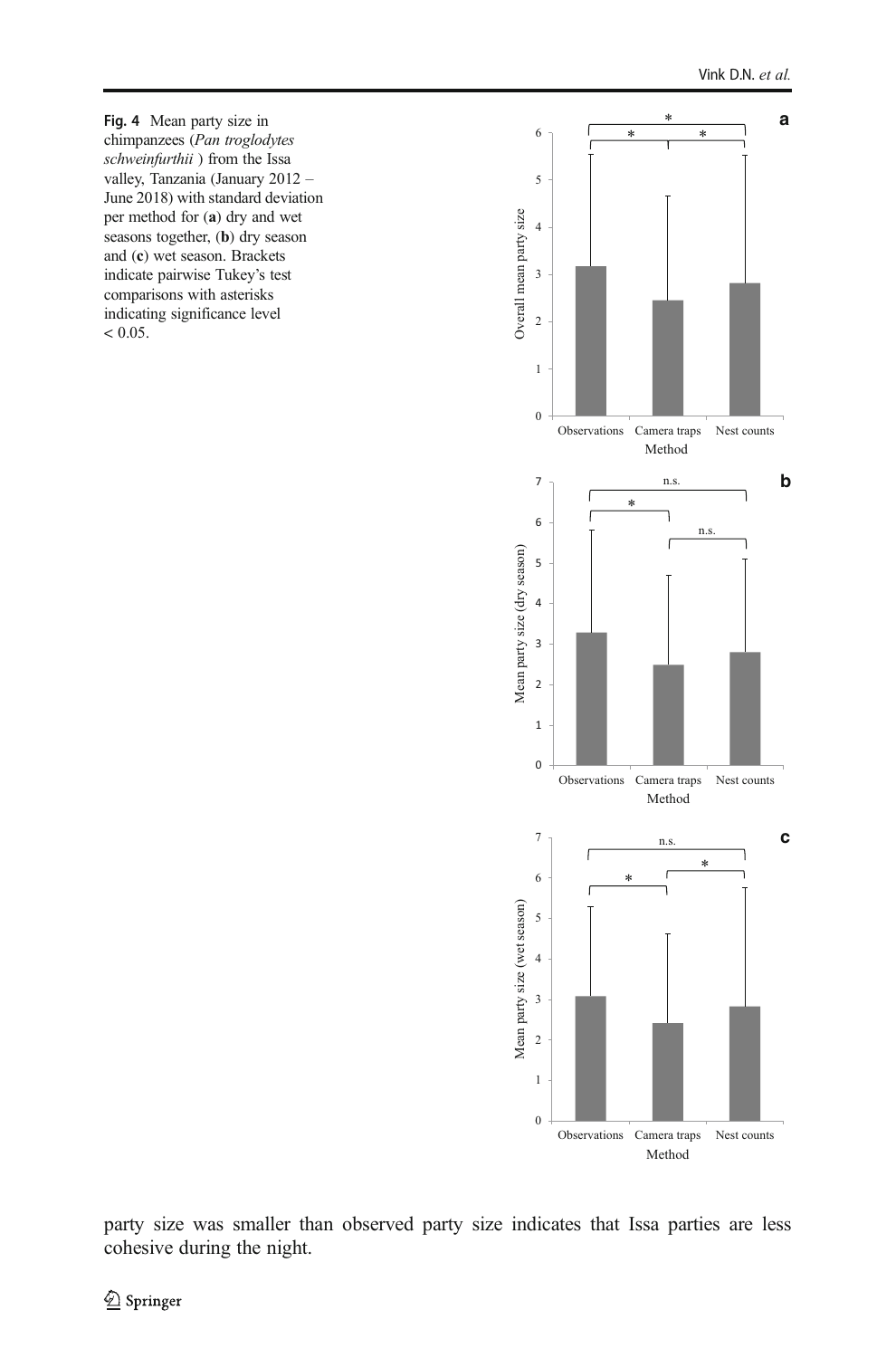Party size estimates varied across methods and the methods also yielded different estimates within seasons, but the patterns were not always the same. During the wet season, mean party size estimated from camera traps was smaller than that estimated from nest counts, whereas we found no such difference during the dry season. Habitat visibility might explain some of this variation. Grass grows to  $>1$  m during the early wet season at Issa, which may obscure individuals from camera footage, whereas this is unlikely to happen during the dry season where visibility is much higher (Piel and Stewart, pers. obs.). However, nests might also be more obscured in the wet season compared to the dry season due to an increase in foliage. Another possibility is that chimpanzees change their association patterns with seasons. In this case, chimpanzees may aggregate at nest sites in the wet season, after spending days in small parties. Overall fruit availability is lowest in the wet season (Piel et al. [2017](#page-13-0)), which suggests that group size might be low during the day to allow individuals to more efficiently locate and exploit feeding sources (Doran [1997\)](#page-12-0). As such, both habitat visibility and fruit availability may explain our findings.

The poor habituation at Issa may have influenced our results. Because Issa chimpanzees were not fully habituated during our study, we may have underestimated party size due to not seeing individuals that fled before we arrived. Alternatively, because we located chimpanzees by recce walks and often from hearing vocalizing individuals, we may have overestimated party size due to oversampling larger, vocally conspicuous parties and neglecting quieter parties of fewer individuals. However, we found no significant increase in observed party size over time, suggesting that habituation status did not affect our estimates.

### Implications for Assessing Party Size

Although we found significant differences between mean party size per method, the estimates derived from each method are relatively similar. As each method has its strengths and limitations, all three are applicable under certain circumstances. Observations are likely the most reliable method once chimpanzees are fully habituated. Until then, however, observations are likely the least reliable, with shy individuals fleeing researchers early in the encounter process. Nest counts are useful given the relative ease of collecting these data. However, it is not always possible to determine the age of a nest (Stewart et al. [2011](#page-13-0); Tutin and Fernandez [1984](#page-13-0)). Moreover, our definition of a nest group required the presence of fresh urine or feces under a nest, but chimpanzees do not always urinate or defecate in the mornings, and if branches are bent, but not broken, leaves will not change color, making ageing a nest difficult. Finally, camera traps capture more data (e.g., social behavior, ranging, demography), and are useful to monitor chimpanzees in difficult terrain (Boyer-Ontl and Pruetz [2014](#page-12-0)). They cost less in money, time and research presence, but require maintenance (battery changing, imagery downloading), and are vulnerable to damage by humans and wildlife. While most chimpanzees often habituate quickly to camera traps, not all individuals do. As in other species (Meek et al. [2015,](#page-13-0) [2016](#page-13-0)), juveniles are especially interested in investigating cameras (Kalan *et al.* [2019](#page-12-0)), and detecting cameras can provoke shyness, thereby skewing resulting data (Wegge et al. [2004\)](#page-14-0). As such, researchers must consider the strengths and limitations of each method when studying party size. Moreover, method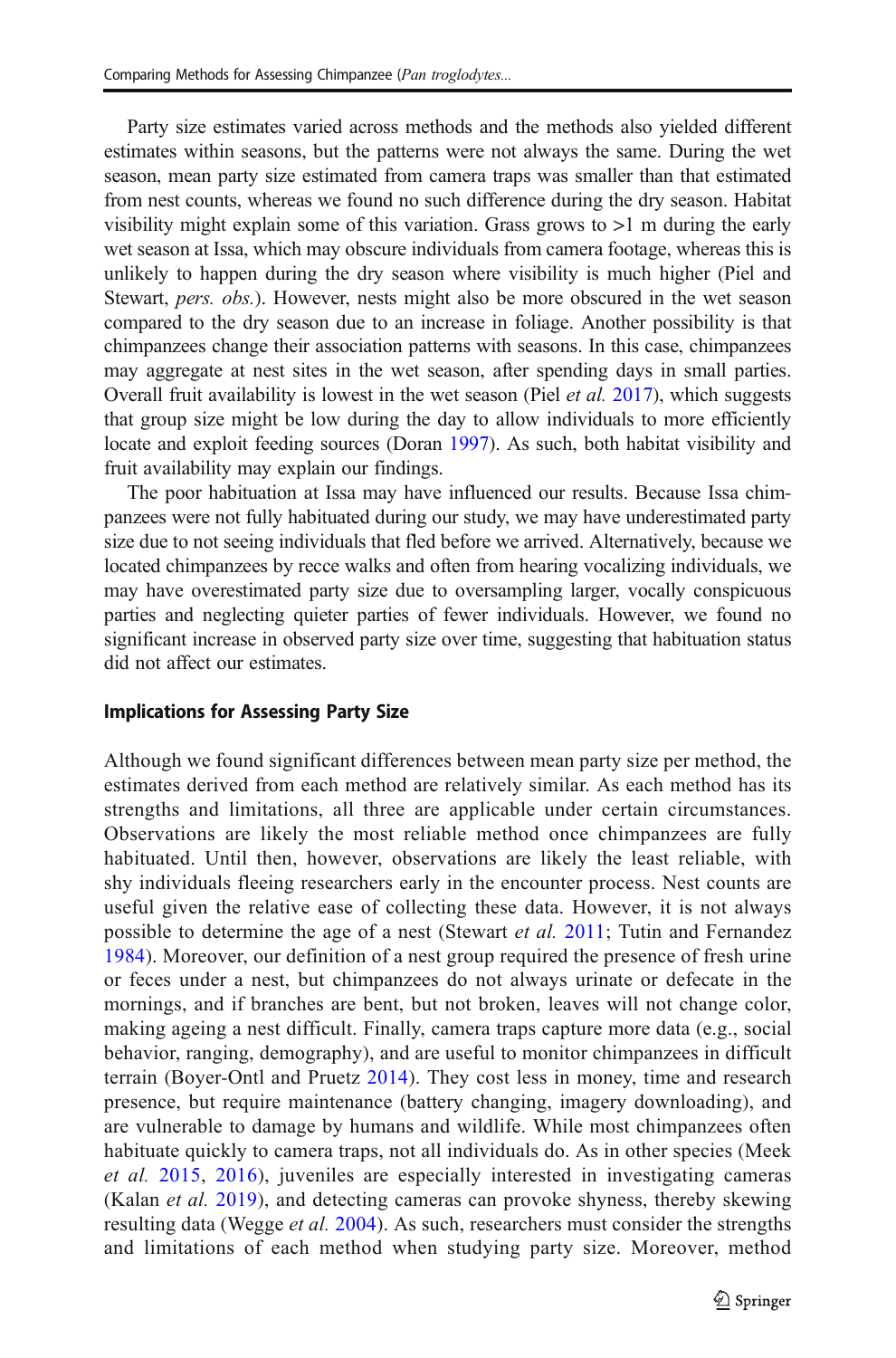selection may also depend on other factors such as survey time scale, spatial scope, funding, and available personnel.

# Conclusion

Methodological variation in estimates of grouping behavior has implications across species. Numerous other primate species (reviewed in Amici *et al.* [2008\)](#page-12-0) and other mammals such as elephants and giraffes (reviewed in Couzin and Laidre [2009](#page-12-0)), show high fission–fusion dynamics, and study populations are often not habituated. Biologists depend on remote monitoring to assess the influence of ecology on behavior, especially in increasingly anthropogenic landscapes. Grouping behavior patterns may reflect levels of local habitat disturbance (Constantine et al. [2004](#page-12-0)). For example, in bottlenose dolphins (Tursiops truncatus), another fission–fusion species, disturbance type influences grouping patterns, measured by group size (Constantine *et al.* [2004\)](#page-12-0). Assessing methodological consistency when measuring grouping behavior within the same population thus has bearing on the reliability of these approaches when used with various species.

We show that data collection methods influence party size estimates in chimpanzees. It remains difficult, however, to determine whether these differences are methodological or behavioral. Our results have bearing on not only intercommunity comparisons but also intergroup comparisons across time in other great apes such as bonobos (Pan paniscus), gorillas (Gorilla), and orangutans (Pongo). Recognizing the potential methodological biases will improve monitoring efforts, which often include estimating population abundance, and thereby the conservation of great apes. Recent attempts to use camera-trap data to build occupancy models (Crunchant *et al.* [2017\)](#page-12-0) and extract population density (Després-Einspenner et al. [2017](#page-12-0)) of wild chimpanzees are promising and provide a way forward to integrating camera trap data and conservation practice.

Acknowledgements We would like to thank all researchers and field assistants from the Greater Mahale Ecosystem Research and Conservation (GMERC) Project. Permission to work in Tanzania was granted by the Tanzania Wildlife Research Institute (TAWIRI), Tanzania Commission for Science and Technology (COSTECH), and Mpanda District. Long-term support for GMERC is provided by the UCSD/Salk Center for Academic Research and Training in Anthropogeny (CARTA). Additional support for this work was also generously provided by Harold Hyam Wingate Foundation, L. S. B. Leaky Foundation, National Science Foundation, Royal Anthropological Institute, UCSD, and Wenner-Gren Foundation. Finally, we would like to thank Stacy M. Lindshield, Joanna M. Setchell, and three anonymous reviewers for their helpful feedback on previous versions of this article.

Author Contributions AKP originally formulated the idea; DNV and AKP developed methodology; DNV conducted fieldwork; DNV performed statistical analyses; and DNV, AKP, and FAS wrote the manuscript.

Open Access This article is licensed under a Creative Commons Attribution 4.0 International License, which permits use, sharing, adaptation, distribution and reproduction in any medium or format, as long as you give appropriate credit to the original author(s) and the source, provide a link to the Creative Commons licence, and indicate if changes were made. The images or other third party material in this article are included in the article's Creative Commons licence, unless indicated otherwise in a credit line to the material. If material is not included in the article's Creative Commons licence and your intended use is not permitted by statutory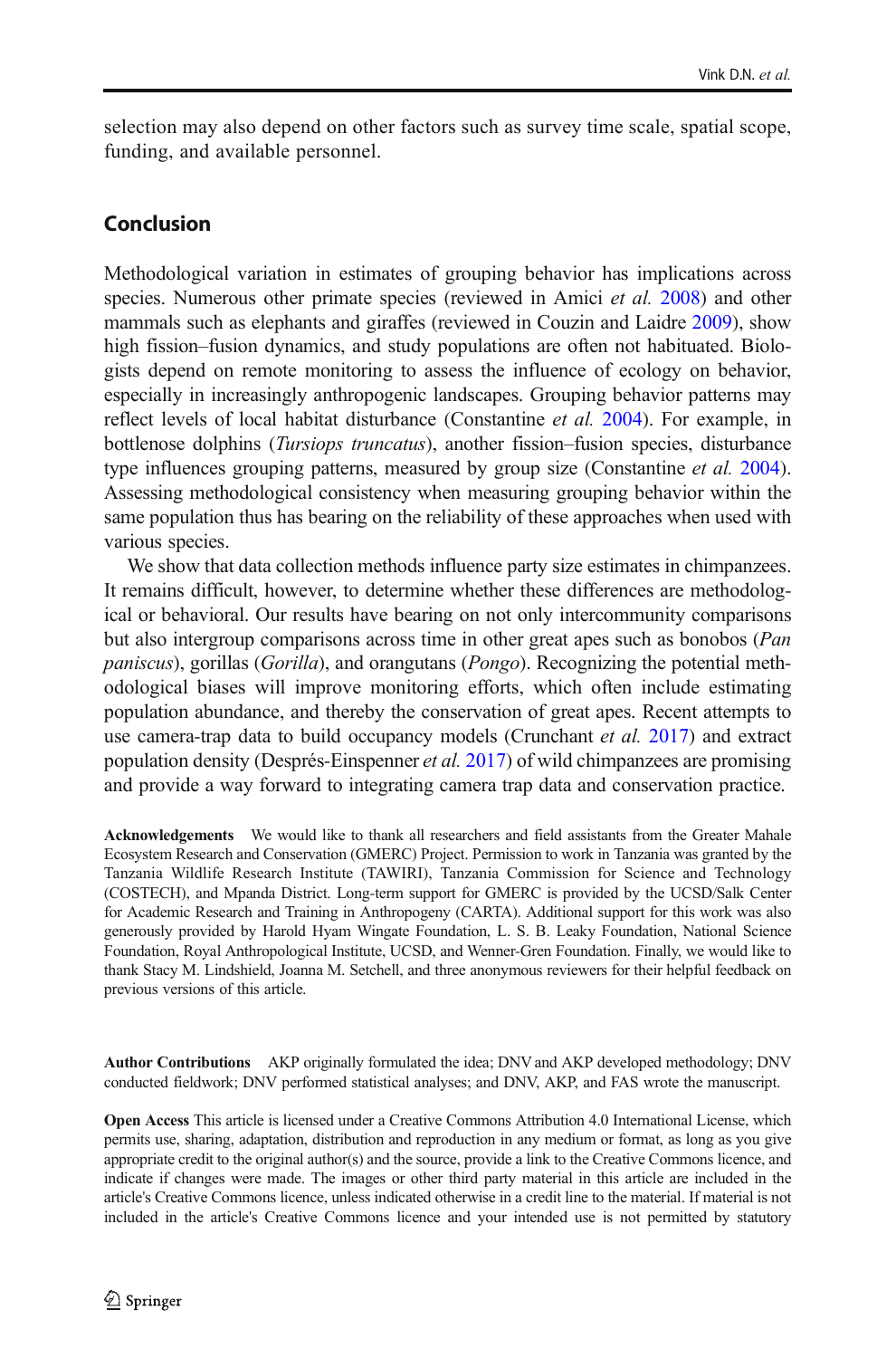<span id="page-12-0"></span>regulation or exceeds the permitted use, you will need to obtain permission directly from the copyright holder. To view a copy of this licence, visit [http://creativecommons.org/licenses/by/4.0/.](http://creativecommons.org/licenses/by/4.0/)

### References

- Amici, F., Aureli, F., & Call, J. (2008). Fission-fusion dynamics, behavioral flexibility, and inhibitory control in primates. Current Biology, 18, 1415–1419.
- Anderson, D. P., Nordheim, E. V., Boesch, C., & Moermond, T. C. (2002). Factors influencing fission-fusion grouping in chimpanzees in the Taï National Park, Côte d'Ivoire. In C. Boesch, G. Hohmann, & L. Marchant (Eds.), Behavioural diversity in chimpanzees and bonobos (pp. 90–101). Cambridge: Cambridge University Press.
- Baldwin, P. J., Pi, J. S., McGrew, W. C., & Tutin, C. E. (1981). Comparisons of nests made by different populations of chimpanzees (Pan troglodytes). Primates, 22, 474–486.
- Boyer-Ontl, K. M., & Pruetz, J. D. (2014). Giving the forest eyes: The benefits of using camera traps to study unhabituated chimpanzees (Pan troglodytes verus) in southeastern Senegal. International Journal of Primatology, 35, 881–894.
- Chapman, C., White, F. J., & Wrangham, R. W. (1994). Party size in chimpanzees and bonobos. In R. W. Wrangham (Ed.), Chimpanzee cultures (pp. 41–57). Cambridge, MA: Harvard University Press.
- Constantine, R., Brunton, D. H., & Dennis, T. (2004). Dolphin-watching tour boats change bottlenose dolphin (Tursiops truncatus) behaviour. Biological Conservation, 117, 299–307.
- Couzin, I. D., & Laidre, M. E. (2009). Fission–fusion populations. Current Biology, 19, R633–R635.
- Crunchant, A. S., Egerer, M., Loos, A., Burghardt, T., Zuberbühler, K., et al (2017). Automated face detection for occurrence and occupancy estimation in chimpanzees. American Journal of Primatology, 79, e22627.
- Després-Einspenner, M. L., Howe, E. J., Drapeau, P., & Kühl, H. S. (2017). An empirical evaluation of camera trapping and spatially explicit capture-recapture models for estimating chimpanzee density. American Journal of Primatology, 79, e22647.
- Doran, D. (1997). Influence of seasonality on activity patterns, feeding behavior, ranging, and grouping patterns in Taï chimpanzees. International Journal of Primatology, 18, 183–206.
- Fruth, B., & Hohmann, G. (1993). Ecological and behavioral aspects of nest building in wild bonobos (Pan paniscus). Ethology, 94, 113–126.
- Furuichi, T., Hashimoto, C., & Tashiro, Y. (2001). Extended application of a marked-nest census method to examine seasonal changes in habitat use by chimpanzees. *International Journal of Primatology*, 22, 913– 928.
- Goodall, J. M. (1962). Nest building behavior in the free ranging chimpanzee. Annals of the New York Academy of Sciences, 102, 455–467.
- Goodall, J. M. (1968). The behavior of free-living chimpanzees in the Gombe stream reserve. Animal Behavior Monographs, 1, 161–311.
- Gregory, T., Carrasco Rueda, F., Deichmann, J., Kolowski, J., & Alonso, A. (2014). Arboreal camera trapping: Taking a proven method to new heights. Methods in Ecology and Evolution, 5, 443–451.
- Hernandez-Aguilar, R. A. (2009). Chimpanzee nest distribution and site reuse in a dry habitat: Implications for early hominin ranging. Journal of Human Evolution, 57, 350–364.
- Hicks, T. C., Tranquilli, S., Kuehl, H., Campbell, G., Swinkels, J., et al (2014). Absence of evidence is not evidence of absence: Discovery of a large, continuous population of Pan troglodytes schweinfurthii in the central Uele region of northern DRC. Biological Conservation, 171, 107–113.
- Hill, R. A., & Dunbar, R. I. (1998). An evaluation of the roles of predation rate and predation risk as selective pressures on primate grouping behavior. Behavior, 135, 411–430.
- Kalan, A. K., Hohmann, G., Arandjelovic, M., Boesch, C., McCarthy, M. S., et al (2019). Novelty response of wild African apes to camera traps. Current Biology, 29, 1211–1217.
- Kalan, A. K., Piel, A. K., Mundry, R., Wittig, R. M., Boesch, C., & Kühl, H. S. (2016). Passive acoustic monitoring reveals group ranging and territory use: A case study of wild chimpanzees (Pan troglodytes). Frontiers in Zoology, 13, 1–11.
- Krief, S., Cibot, M., Bortolamiol, S., Seguya, A., Krief, J. M., & Masi, S. (2014). Wild chimpanzees on the edge: Nocturnal activities in croplands. PLoS One, 9, 1–11.
- van Leeuwen, K. L., Matsuzawa, T., Sterck, E. H., & Koops, K. (2020). How to measure chimpanzee party size? A methodological comparison. Primates, 1–12.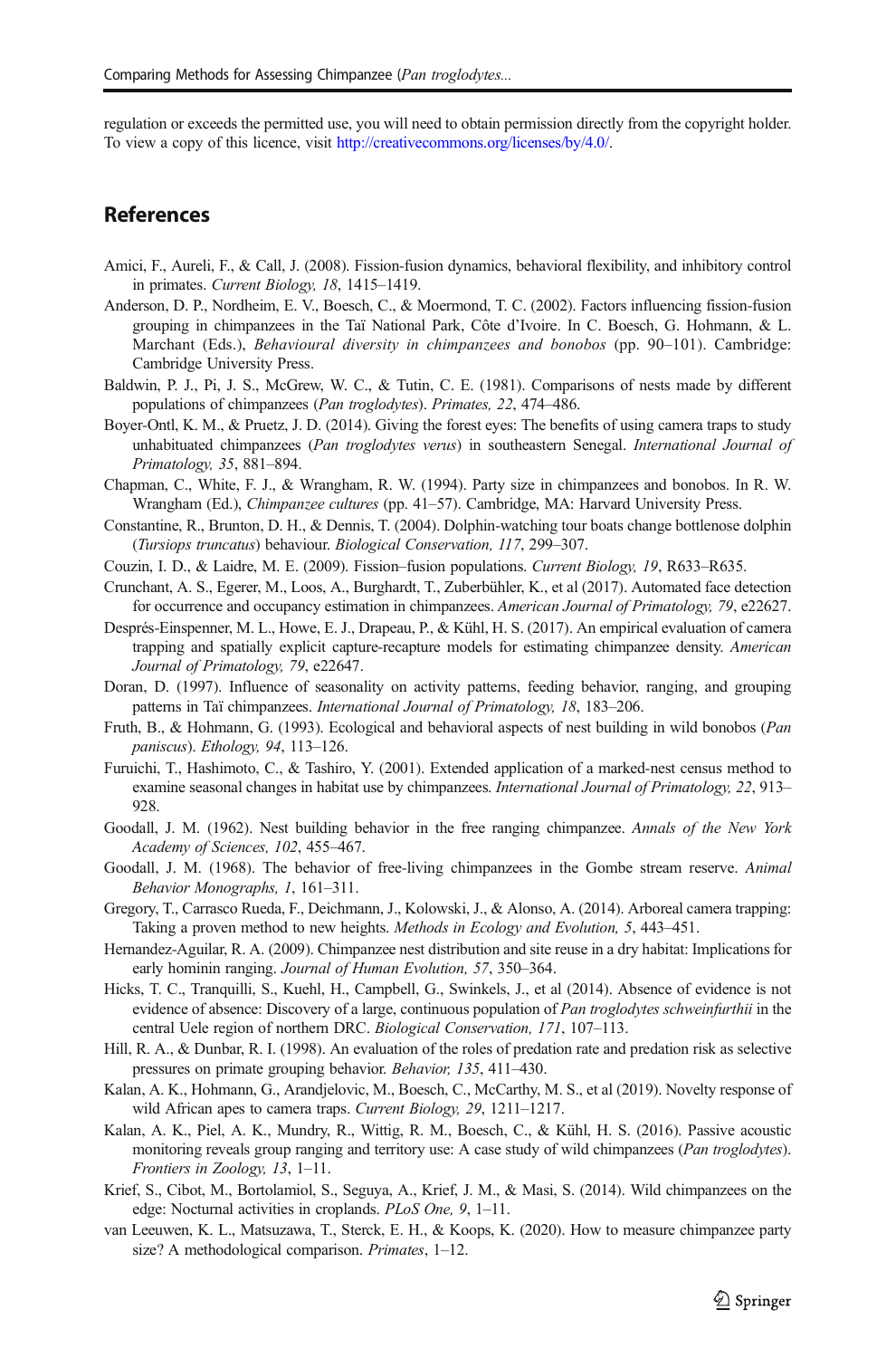- <span id="page-13-0"></span>Majolo, B., de Bortoli Vizioli, A., & Schino, G. (2008). Costs and benefits of group living in primates: Group size effects on behavior and demography. Animal Behavior, 76, 1235–1247.
- Markham, A. C., & Altmann, J. (2008). Remote monitoring of primates using automated GPS technology in open habitats. American Journal of Primatology, 70, 495–499.
- Matsumoto-Oda, A., Hosaka, K., Huffman, M. A., & Kawanaka, K. (1998). Factors affecting party size in chimpanzees of the Mahale Mountains. International Journal of Primatology, 19, 999–1011.
- McCarthy, M. S., Després-Einspenner, M. L., Samuni, L., Mundry, R., Lemoine, S., et al. (2018). An assessment of the efficacy of camera traps for studying demographic composition and variation in chimpanzees (Pan troglodytes). American Journal of Primatology, e22904.
- McLester, E., Stewart, F. A., & Piel, A. K. (2016). Observation of an encounter between African wild dogs (Lycaon pictus) and a chimpanzee (Pan troglodytes schweinfurthii) in the Issa Valley, Tanzania. African Primates, 11, 27–36.
- Meek, P. D., Ballard, G. A., & Fleming, P. J. (2015). The pitfalls of wildlife camera trapping as a survey tool in Australia. Australian Mammalogy, 37, 13–22.
- Meek, P., Ballard, G., Fleming, P., & Falzon, G. (2016). Are we getting the full picture? Animal responses to camera traps and implications for predator studies. Ecology and Evolution, 6, 3216–3225.
- Mitani, J. C., Watts, D. P., & Lwanga, J. S. (2002a). Ecological and social correlates of chimpanzee party size and composition. In C. Boesch, G. Hohmann, & L. Marchant (Eds.), Behavioural diversity in chimpanzees and bonobos (pp. 102–111). Cambridge: Cambridge University Press.
- Mitani, J. C., Watts, D. P., & Muller, M. N. (2002b). Recent developments in the study of wild chimpanzee behavior. Evolutionary Anthropology: Issues, News, and Reviews, 11, 9–25.
- Morgan, D., Sanz, C., Onononga, J. R., & Strindberg, S. (2006). Ape abundance and habitat use in the Goualougo triangle, republic of Congo. International Journal of Primatology, 27, 147–179.
- Nakamura, M., Hosaka, K., Itoh, N., & Zamma, K. (2015). Mahale chimpanzees, 50 years of research (p. 797). Cambridge: Cambridge University Press.
- Nakashima, Y., Iwata, Y., Ando, C., Nze Nkoguee, C., Inoue, E., et al (2013). Assessment of landscape-scale distribution of sympatric great apes in African rainforests: Concurrent use of nest and camera-trap surveys. American Journal of Primatology, 75, 1220–1230.
- Newton-Fisher, N. E., Reynolds, V., & Plumptre, A. J. (2000). Food supply and chimpanzee (Pan troglodytes schweinfurthii) party size in the Budongo Forest reserve, Uganda. International Journal of Primatology, 21, 613–628.
- Piel, A. K., Bonnin, N., RamirezAmaya, S., Wondra, E., & Stewart, F. A. (2018). Chimpanzees and their mammalian sympatriates in the Issa Valley, Tanzania. African Journal of Ecology, 57, 31–40.
- Piel, A. K., Strampelli, P., Greathead, E., Hernandez-Aguilar, R. A., Moore, J., & Stewart, F. A. (2017). The diet of woodland-mosaic chimpanzees (*Pan troglodytes schweinfurthii*) in the Issa valley, western Tanzania. Journal of Human Evolution, 112, 57–69.
- Plumptre, A. J., & Reynolds, V. (1996). Censusing chimpanzees in the Budongo forest, Uganda. International Journal of Primatology, 17, 85–99.
- Pruetz, J. D. (2006). Feeding ecology of savanna chimpanzees (Pan troglodytes verus) at Fongoli, Senegal. In G. Hohmann, M. M. Robbins, & C. Boesch (Eds.), Feeding ecology in apes and other primates: Ecological, physiological and behavioural aspects (pp. 161–182). Cambridge: Cambridge University Press.
- Pruetz, J. D., & Bertolani, P. (2009). Chimpanzee (Pan troglodytes verus) behavioral responses to stresses associated with living in a savanna-mosaic environment: implications for hominin adaptations to open habitats. PaleoAnthropology, 252-262.
- Sakura, O. (1994). Factors affecting party size and composition of chimpanzees (Pan troglodytes verus) Bossou, Guinea. International Journal of Primatology, 15, 167–183.
- Stewart, F. A., Piel, A. K., & McGrew, W. C. (2011). Living archaeology: Artefacts of specific nest site fidelity in wild chimpanzees. Journal of Human Evolution, 61, 388–395.
- Stewart, F. A., & Pruetz, J. D. (2013). Do chimpanzee nests serve an anti-predatory function? American Journal of Primatology, 75, 593–604.
- Sunderland-Groves, J. L., Ekinde, A., & Mboh, H. (2009). Nesting behavior of Gorilla gorilla diehli at Kagwene Mountain, Cameroon: Implications for assessing group size and density. International Journal of Primatology, 30, 253–266.
- Tutin, C. E., & Fernandez, M. (1984). Nationwide census of gorilla (Gorilla g. gorilla) and chimpanzee (Pan t. troglodytes) populations in Gabon. American Journal of Primatology, 6, 313–336.
- Tutin, C. E., McGrew, W. C., & Baldwin, P. J. (1983). Social organization of savanna-dwelling chimpanzees, Pan troglodytes verus, at Mt. Assirik, Senegal. Primates, 24, 154–173.